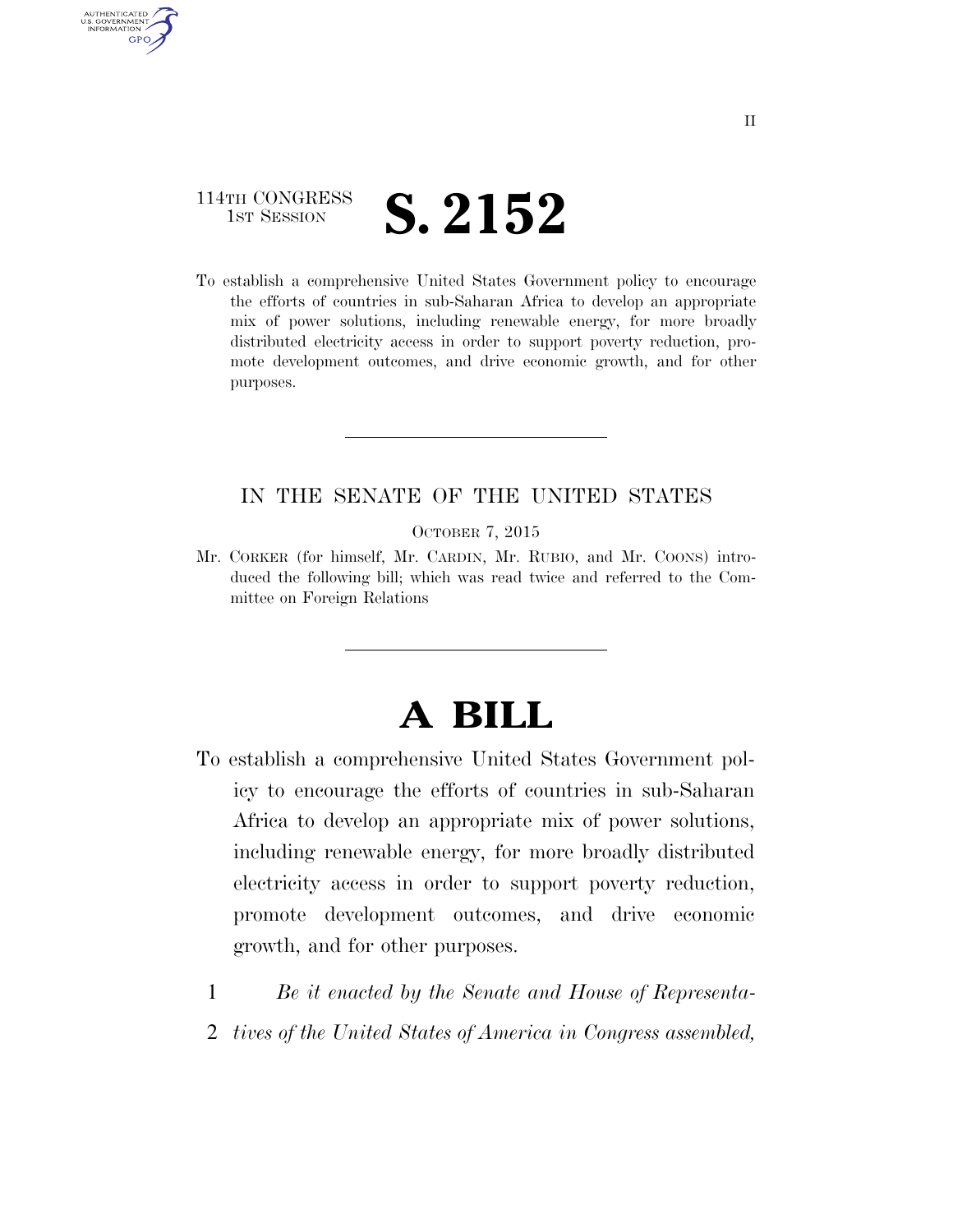#### **SECTION 1. SHORT TITLE.**

 This Act may be cited as the ''Electrify Africa Act of 2015''.

#### **SEC. 2. PURPOSE.**

 The purpose of this Act is to encourage the efforts of countries in sub-Saharan Africa to improve access to affordable and reliable electricity in Africa in order to unlock the potential for economic growth, job creation, food security, improved health, education, and environ-mental outcomes, and poverty reduction.

#### **SEC. 3. STATEMENT OF POLICY.**

 It is the policy of the United States to partner, con- sult, and coordinate with the governments of sub-Saharan African countries, international financial institutions, and African regional economic communities, cooperatives, and the private sector, in a concerted effort to—

 (1) promote first-time access to power and power services for at least 50,000,000 people in sub- Saharan Africa by 2020 in both urban and rural areas;

 (2) encourage the installation of at least 20,000 additional megawatts of electrical power in sub-Sa- haran Africa by 2020 using a broad mix of energy options to help reduce poverty, promote sustainable development, and drive economic growth;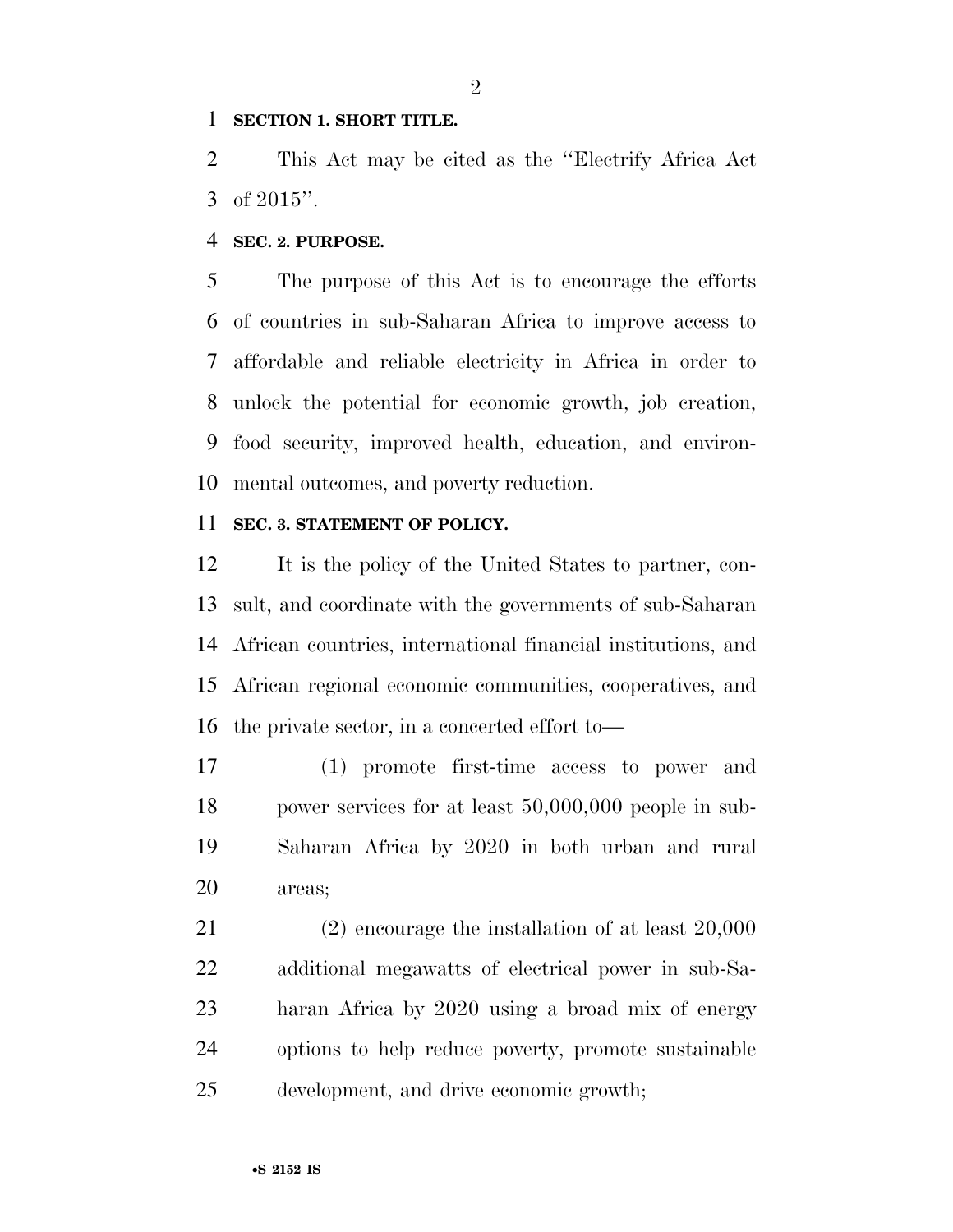| $\mathbf{1}$   | (3) promote reliable, affordable, and sustainable       |
|----------------|---------------------------------------------------------|
| $\overline{2}$ | power in urban areas (including small urban areas)      |
| 3              | to promote economic growth and job creation;            |
| $\overline{4}$ | (4) promote policies to facilitate public-private       |
| 5              | partnerships to provide electrical service to rural and |
| 6              | underserved populations;                                |
| 7              | (5) encourage the necessary in-country reforms,         |
| 8              | including facilitating public-private partnerships spe- |
| 9              | cifically to support electricity access projects to     |
| 10             | make such expansion of power access possible;           |
| 11             | (6) promote reforms of power production, deliv-         |
| 12             | ery, and pricing, as well as regulatory reforms and     |
| 13             | transparency, to support long-term, market-based        |
| 14             | power generation and distribution;                      |
| 15             | (7) promote policies to displace kerosene light-        |
| 16             | ing with other technologies; and                        |
| 17             | (8) promote an all-of-the-above energy develop-         |
| 18             | ment strategy for sub-Saharan Africa that includes      |
| 19             | the use of oil, natural gas, coal, hydroelectric, wind, |
| 20             | solar, and geothermal power, and other sources of       |
| 21             | energy.                                                 |
| 22             | SEC. 4. DEVELOPMENT OF COMPREHENSIVE, MULTIYEAR         |
| 23             | STRATEGY.                                               |
| 24             | (a) STRATEGY REQUIRED.—                                 |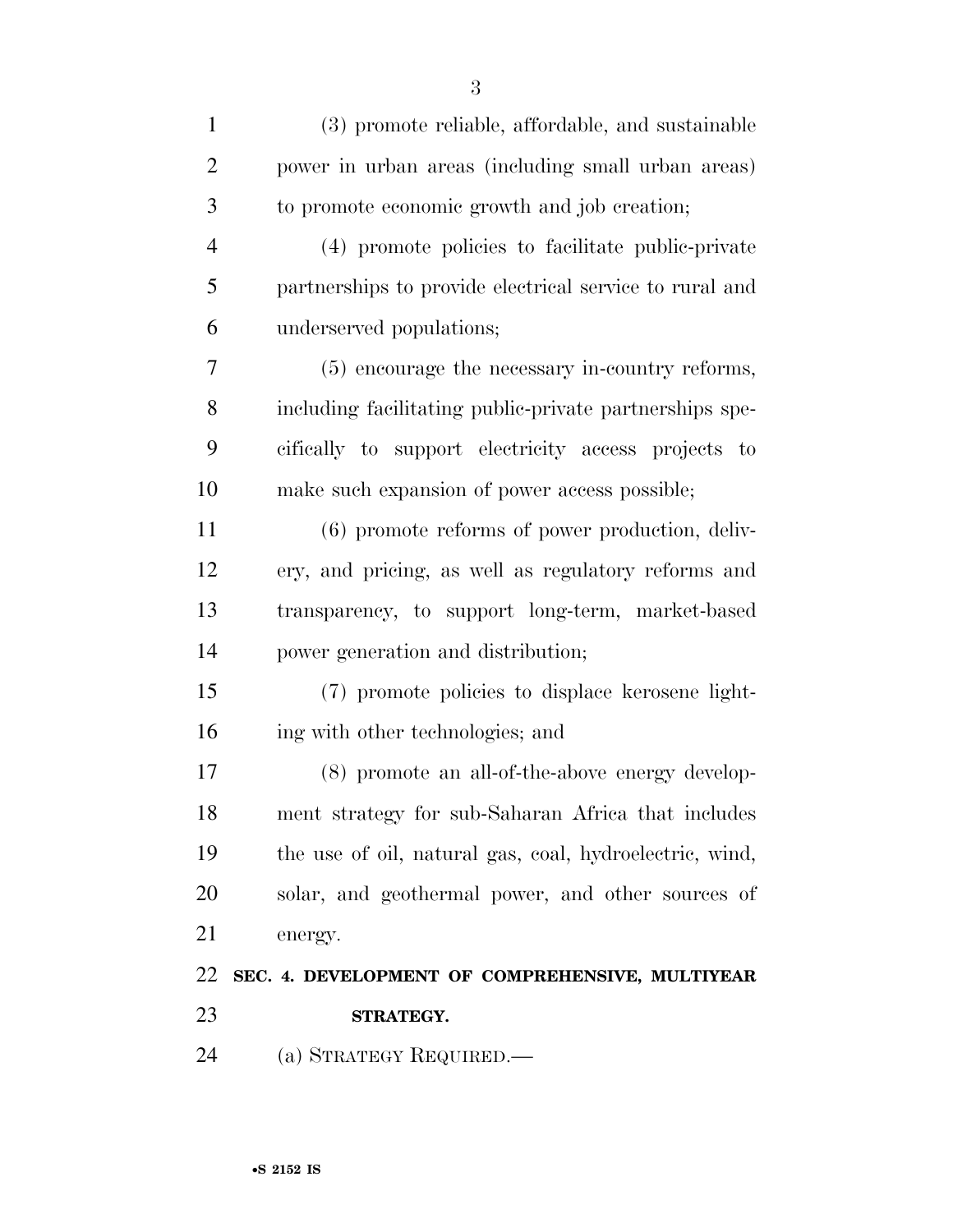(1) IN GENERAL.—The President shall establish a comprehensive, integrated, multiyear strategy to encourage the efforts of countries in sub-Saharan Africa to implement national power strategies and develop an appropriate mix of power solutions to provide access to sufficient reliable, affordable, and sustainable power in order to reduce poverty and drive economic growth and job creation consistent with the policy stated in section 3.

 (2) FLEXIBILITY AND RESPONSIVENESS.—The President shall ensure that the strategy required under paragraph (1) maintains sufficient flexibility for and remains responsive to technological innova-tion in the power sector.

 (b) REPORT REQUIRED.—Not later than 180 days after the date of the enactment of this Act, the President shall transmit to the Committee on Foreign Relations of the Senate and the Committee on Foreign Affairs of the House of Representatives a report that contains the strat- egy required under subsection (a) and includes a discus-sion of the following elements:

 (1) The objectives of the strategy and the cri-teria for determining the success of the strategy.

 (2) A general description of efforts in sub-Saha-ran Africa to—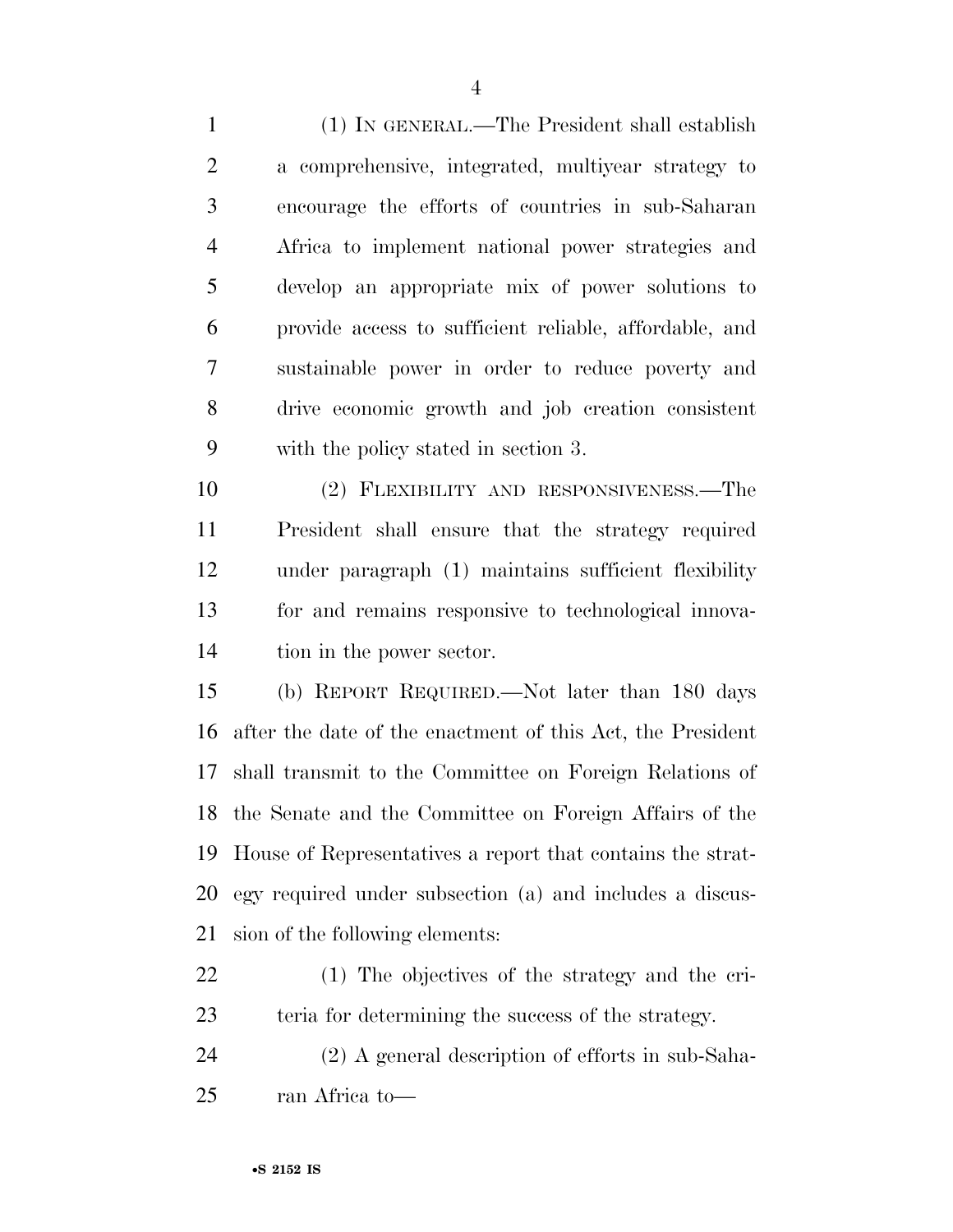| (A) increase power production;                        |
|-------------------------------------------------------|
| (B) strengthen electrical transmission and            |
| distribution infrastructure;                          |
| (C) provide for regulatory reform and                 |
| transparent and accountable governance and            |
| oversight;                                            |
| (D) improve the reliability of power;                 |
| (E) maintain the affordability of power;              |
| $(F)$ maximize the financial sustainability of        |
| the power sector; and                                 |
| $(G)$ improve access to power.                        |
| $(3)$ A description of plans to support efforts of    |
| countries in sub-Saharan Africa to increase access to |
| power in urban and rural areas, including a descrip-  |
| tion of plans designed to address commercial, indus-  |
| trial, and residential needs.                         |
| $(4)$ A description of plans to support efforts to    |
| reduce waste and corruption and improve existing      |
| power generation through the use of a broad power     |
| mix, including fossil fuel and renewable energy, dis- |
| tributed generation models, energy efficiency, and    |
| other technological innovations, as appropriate.      |
| (5) An analysis of existing mechanisms for en-        |
| suring, and recommendations to promote—               |
| (A) commercial cost recovery;                         |
|                                                       |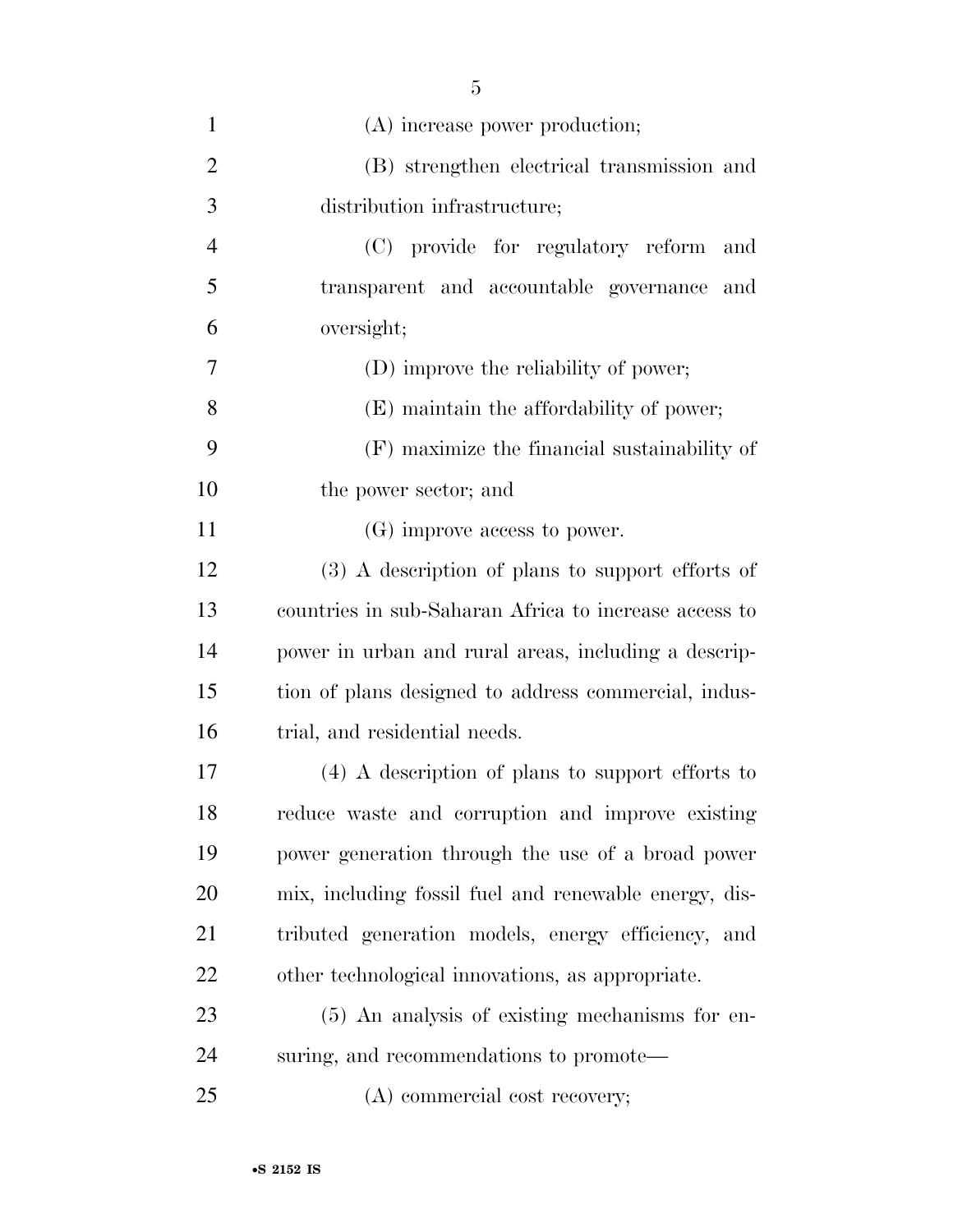| $\mathbf{1}$   | (B) commercialization of electric service            |
|----------------|------------------------------------------------------|
| $\overline{2}$ | through distribution service providers, including    |
| 3              | cooperatives, to consumers;                          |
| $\overline{4}$ | (C) improvements in revenue cycle man-               |
| 5              | agement, power pricing, and fees assessed for        |
| 6              | service contracts and connections;                   |
| 7              | (D) reductions in technical losses and com-          |
| 8              | mercial losses; and                                  |
| 9              | (E) access to power, including<br>-rec-              |
| 10             | ommendations on the creation of new service          |
| 11             | provider models that mobilize community par-         |
| 12             | ticipation in the provision of power services.       |
| 13             | $(6)$ A description of the reforms being under-      |
| 14             | taken or planned by countries in sub-Saharan Africa  |
| 15             | to ensure the long-term economic viability of power  |
| 16             | projects and to increase access to power, including— |
| 17             | (A) reforms designed to allow third parties          |
| 18             | to connect power generation to the grid;             |
| 19             | (B) policies to ensure there is a viable and         |
| 20             | independent utility regulator;                       |
| 21             | (C) strategies to ensure utilities become or         |
| 22             | remain creditworthy;                                 |
| 23             | (D) regulations that permit the participa-           |
| 24             | tion of independent power producers and pri-         |
| 25             | vate-public partnerships;                            |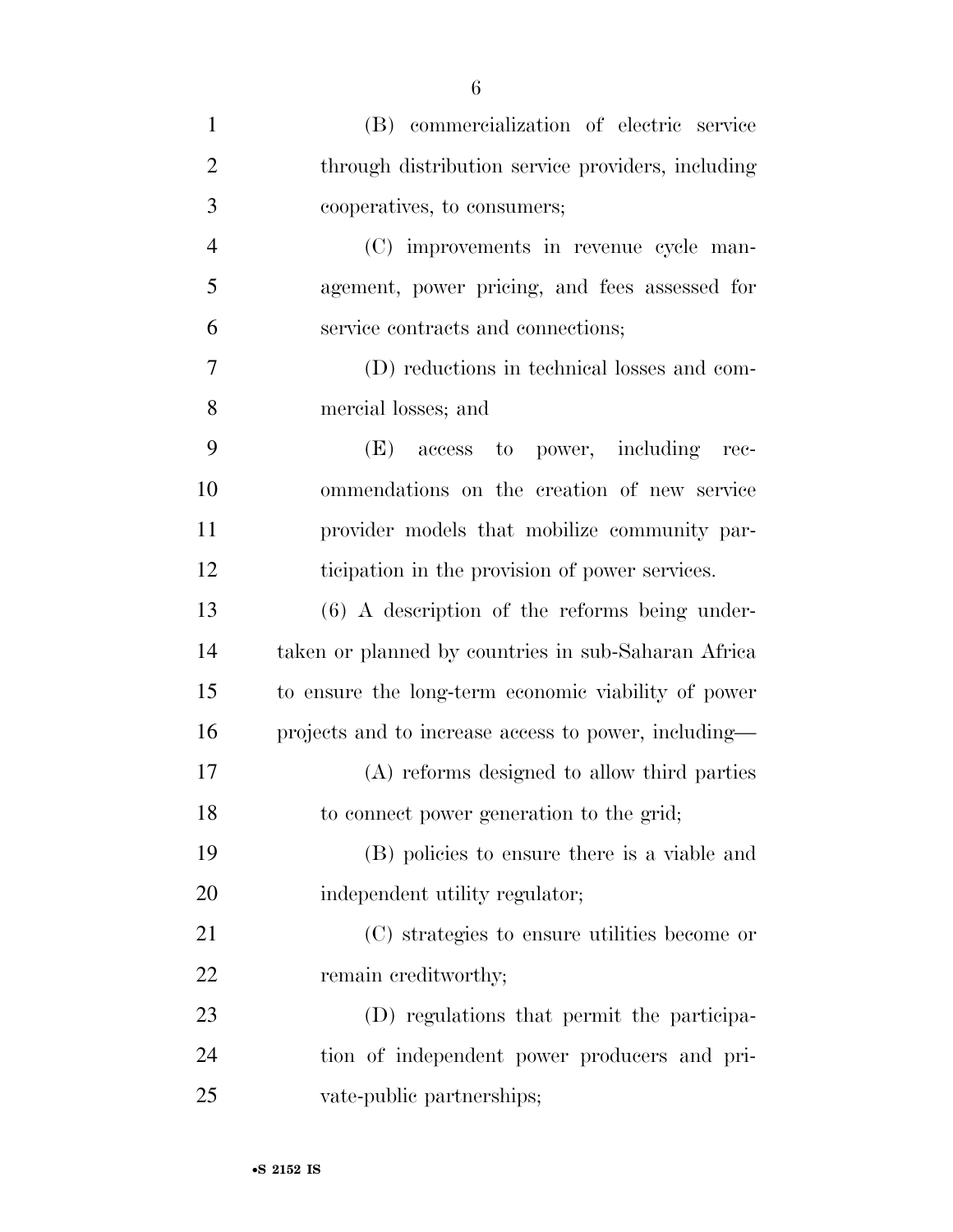| $\mathbf{1}$   | (E) policies that encourage private sector           |
|----------------|------------------------------------------------------|
| $\overline{2}$ | and cooperative investment in power generation;      |
| 3              | (F) policies that ensure compensation for            |
| $\overline{4}$ | power provided to the electrical grid by on-site     |
| 5              | producers;                                           |
| 6              | (G) policies to unbundle power services;             |
| $\overline{7}$ | (H) regulations to eliminate conflicts of in-        |
| 8              | terest in the utility sector;                        |
| 9              | (I) efforts to develop standardized power            |
| 10             | purchase agreements and other contracts to           |
| 11             | streamline project development; and                  |
| 12             | (J) efforts to negotiate and monitor com-            |
| 13             | pliance with power purchase agreements and           |
| 14             | other contracts entered into with the private        |
| 15             | sector.                                              |
| 16             | (7) A description of plans to ensure meaningful      |
| 17             | local consultation, as appropriate, in the planning, |
| 18             | long-term maintenance, and management of invest-     |
| 19             | ments designed to increase access to power in sub-   |
| 20             | Saharan Africa.                                      |
| 21             | $(8)$ A description of the mechanisms to be es-      |
| 22             | tablished for—                                       |
| 23             | $(A)$ selection of partner countries for fo-         |
| 24             | cused engagement on the power sector;                |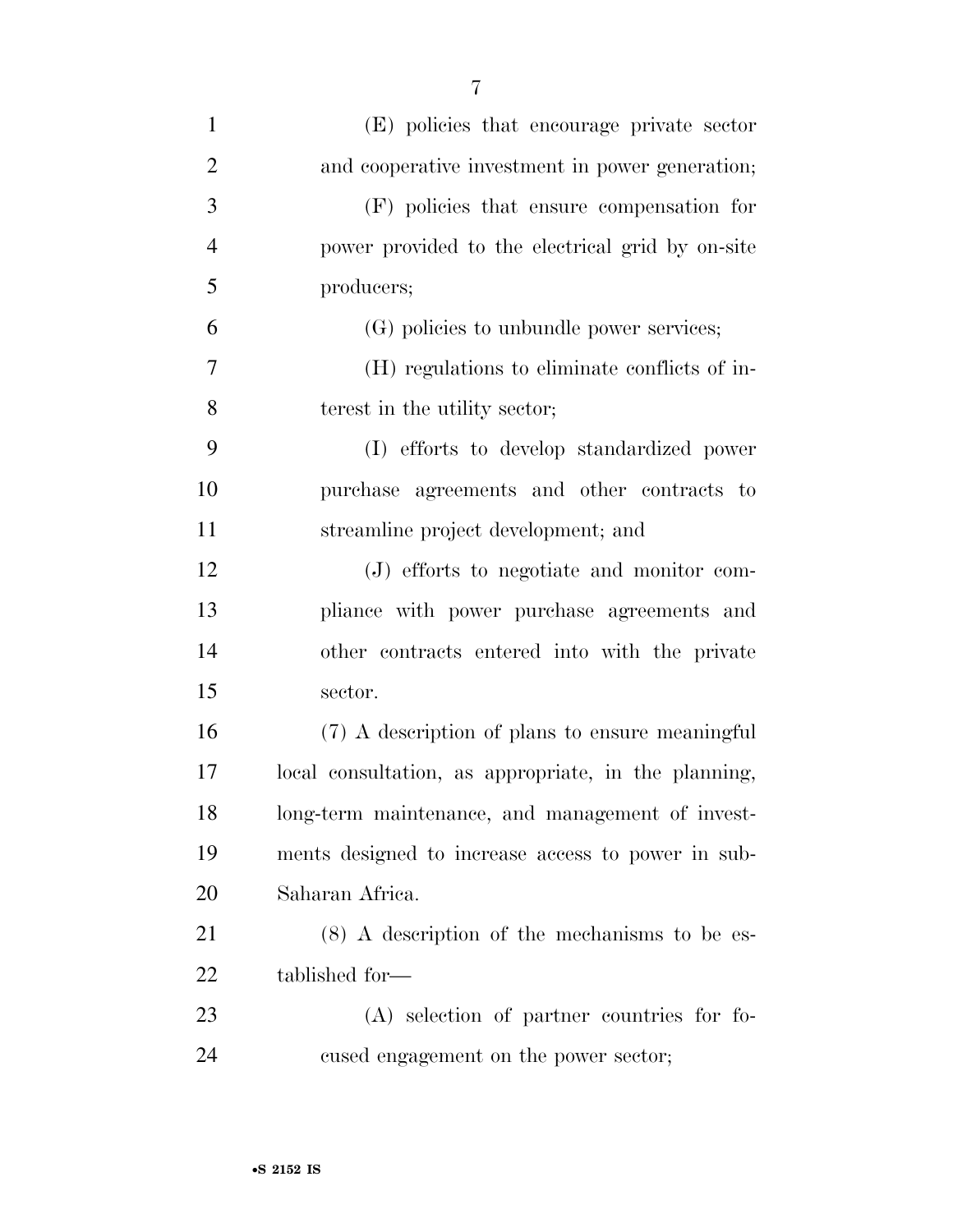| $\mathbf{1}$   | (B) monitoring and evaluating increased              |
|----------------|------------------------------------------------------|
| $\overline{2}$ | access to, and reliability and affordability of,     |
| 3              | power in sub-Saharan Africa;                         |
| $\overline{4}$ | (C) maximizing the financial sustainability          |
| 5              | of power generation, transmission, and distribu-     |
| 6              | tion in sub-Saharan Africa;                          |
| $\overline{7}$ | (D) establishing metrics to demonstrate              |
| 8              | progress on meeting goals relating to access to      |
| 9              | power, power generation, and distribution in         |
| 10             | sub-Saharan Africa; and                              |
| 11             | (E) terminating unsuccessful programs.               |
| 12             | (9) A description of how the President intends       |
| 13             | to promote trade in electrical equipment with coun-  |
| 14             | tries in sub-Saharan Africa, including a description |
| 15             | of how the government of each country receiving as-  |
| 16             | sistance pursuant to the strategy—                   |
| 17             | (A) plans to lower or eliminate import tar-          |
| 18             | iffs or other taxes for energy and other power       |
| 19             | production and distribution technologies des-        |
| 20             | tined for sub-Saharan Africa, including equip-       |
| 21             | ment used to provide energy access, including        |
| 22             | solar lanterns, solar home systems, and micro        |
| 23             | and mini grids; and                                  |
| 24             | (B) plans to protect the intellectual prop-          |
| 25             | erty of companies designing and manufacturing        |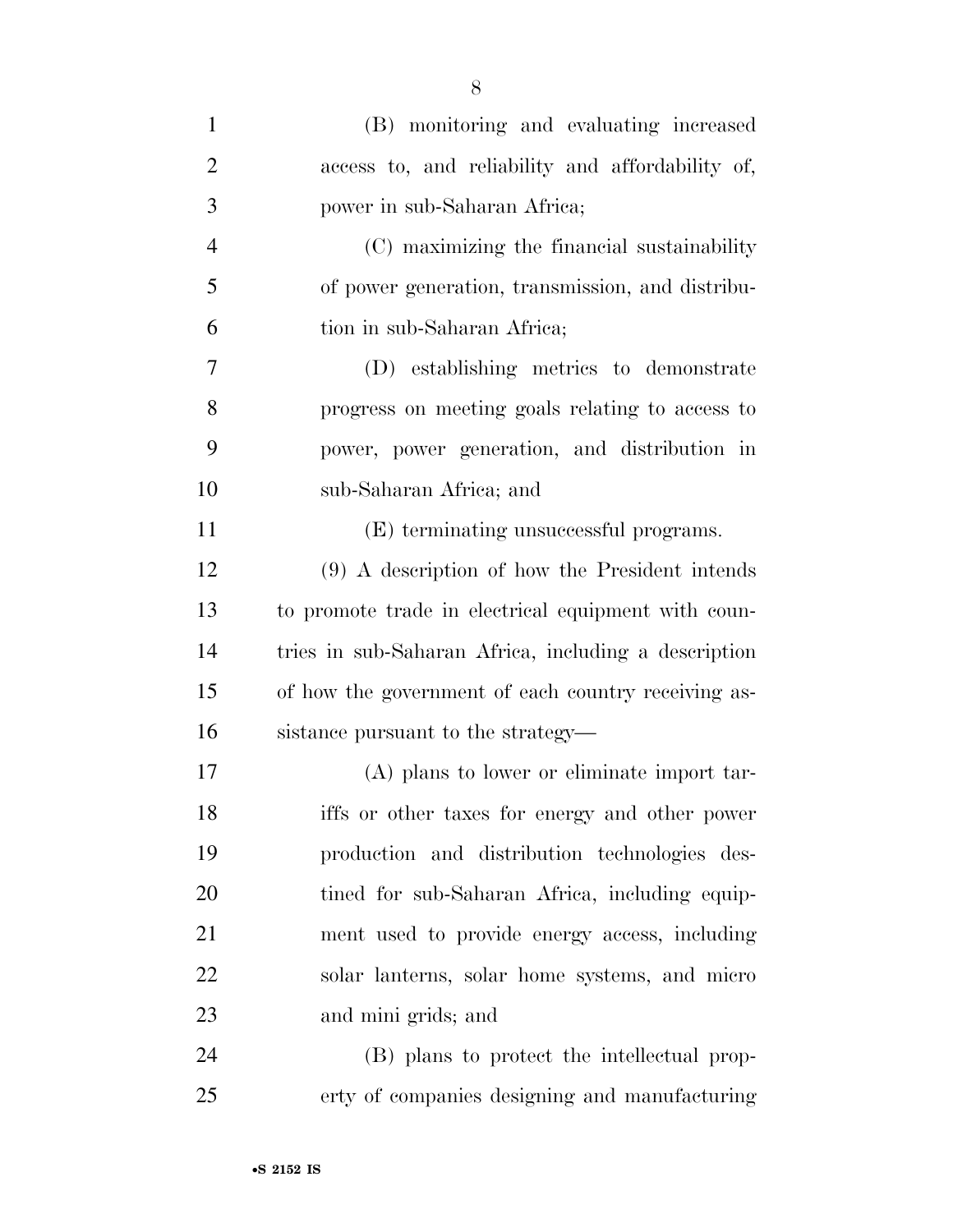| $\mathbf{1}$   | products that can be used to provide energy ac-      |
|----------------|------------------------------------------------------|
| $\overline{2}$ | cess in sub-Saharan Africa.                          |
| 3              | $(10)$ A description of how the President intends    |
| $\overline{4}$ | to encourage the growth of distributed renewable en- |
| 5              | ergy markets in sub-Saharan Africa, including off-   |
| 6              | grid lighting and power, that includes—              |
| 7              | (A) an analysis of the state of distributed          |
| 8              | renewable energy in sub-Saharan Africa;              |
| 9              | (B) a description of market barriers to the          |
| 10             | deployment of distributed renewable energy           |
| 11             | technologies both on- and off-grid in sub-Saha-      |
| 12             | ran Africa;                                          |
| 13             | (C) an analysis of the efficacy of efforts by        |
| 14             | the Overseas Private Investment Corporation          |
| 15             | and the United States Agency for International       |
| 16             | Development to facilitate the financing of the       |
| 17             | importation, distribution, sale, leasing, or mar-    |
| 18             | keting of distributed renewable energy tech-         |
| 19             | nologies; and                                        |
| 20             | (D) a description of how bolstering distrib-         |
| 21             | uted renewable energy can enhance the overall        |
| 22             | effort to increase power access in sub-Saharan       |
| 23             | Africa.                                              |
| 24             | (11) A description of plans to ensure that small     |
| 25             | and medium enterprises based in sub-Saharan Africa   |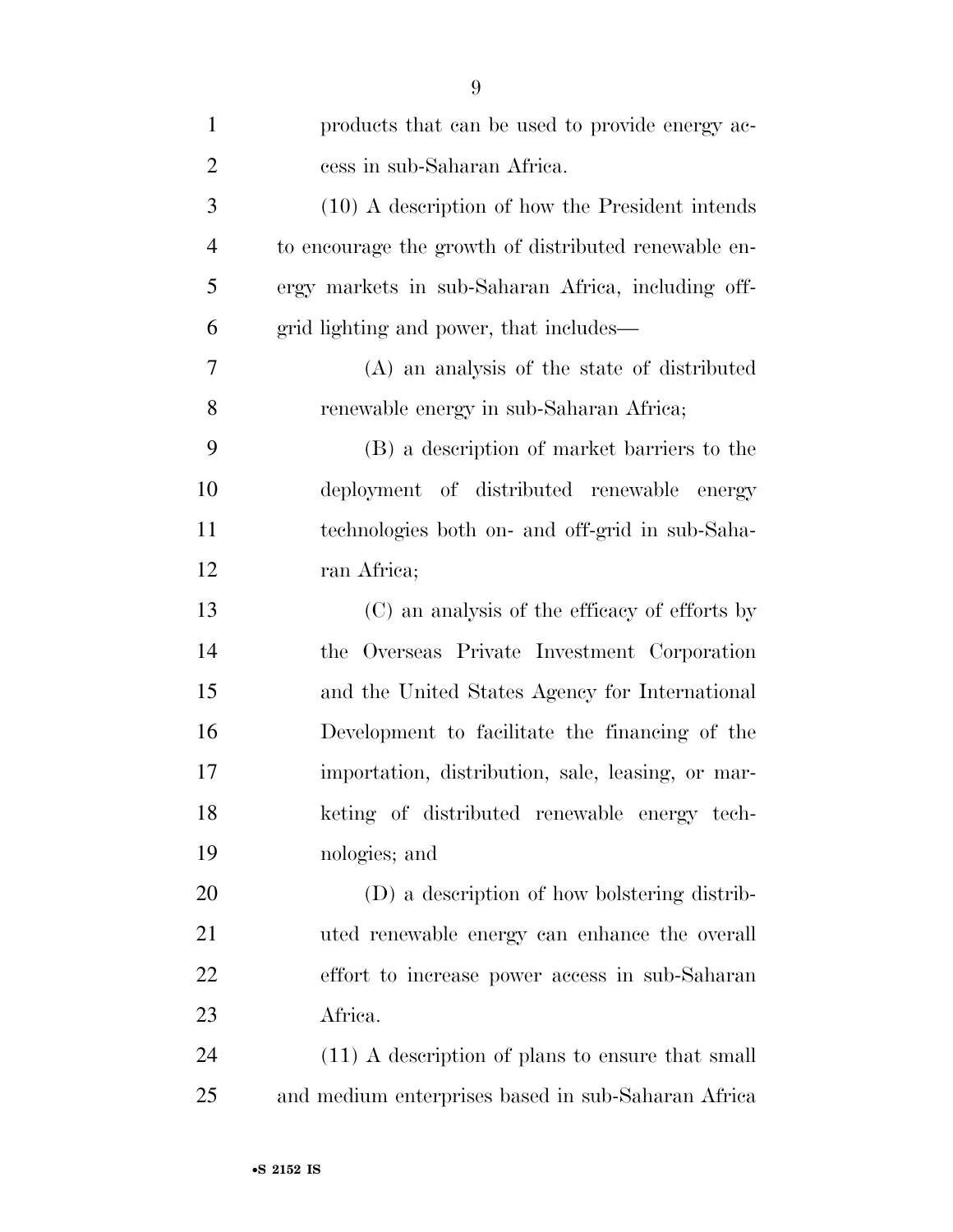| $\mathbf{1}$   | can fairly compete for energy development and en-      |
|----------------|--------------------------------------------------------|
| $\overline{2}$ | ergy access opportunities associated with this Act.    |
| 3              | (c) INTERAGENCY WORKING GROUP.—                        |
| $\overline{4}$ | (1) IN GENERAL.—The President may, as ap-              |
| 5              | propriate, establish an Interagency Working Group      |
| 6              | to coordinate the activities of relevant United States |
| 7              | Government departments and agencies involved in        |
| 8              | carrying out the strategy required under this sec-     |
| 9              | tion.                                                  |
| 10             | (2) FUNCTIONS.—The Interagency Working                 |
| 11             | Group may, among other things—                         |
| 12             | (A) seek to coordinate the activities of the           |
| 13             | United States Government departments and               |
| 14             | agencies involved in implementing the strategy         |
| 15             | required under this section;                           |
| 16             | (B) ensure efficient and effective coordina-           |
| 17             | tion between participating departments and             |
| 18             | agencies; and                                          |
| 19             | (C) facilitate information sharing, and co-            |
| 20             | partnerships between the United<br>ordinate            |
| 21             | Government, the private sector, and<br>States          |
| 22             | other development partners to achieve the goals        |
| 23             | of the strategy.                                       |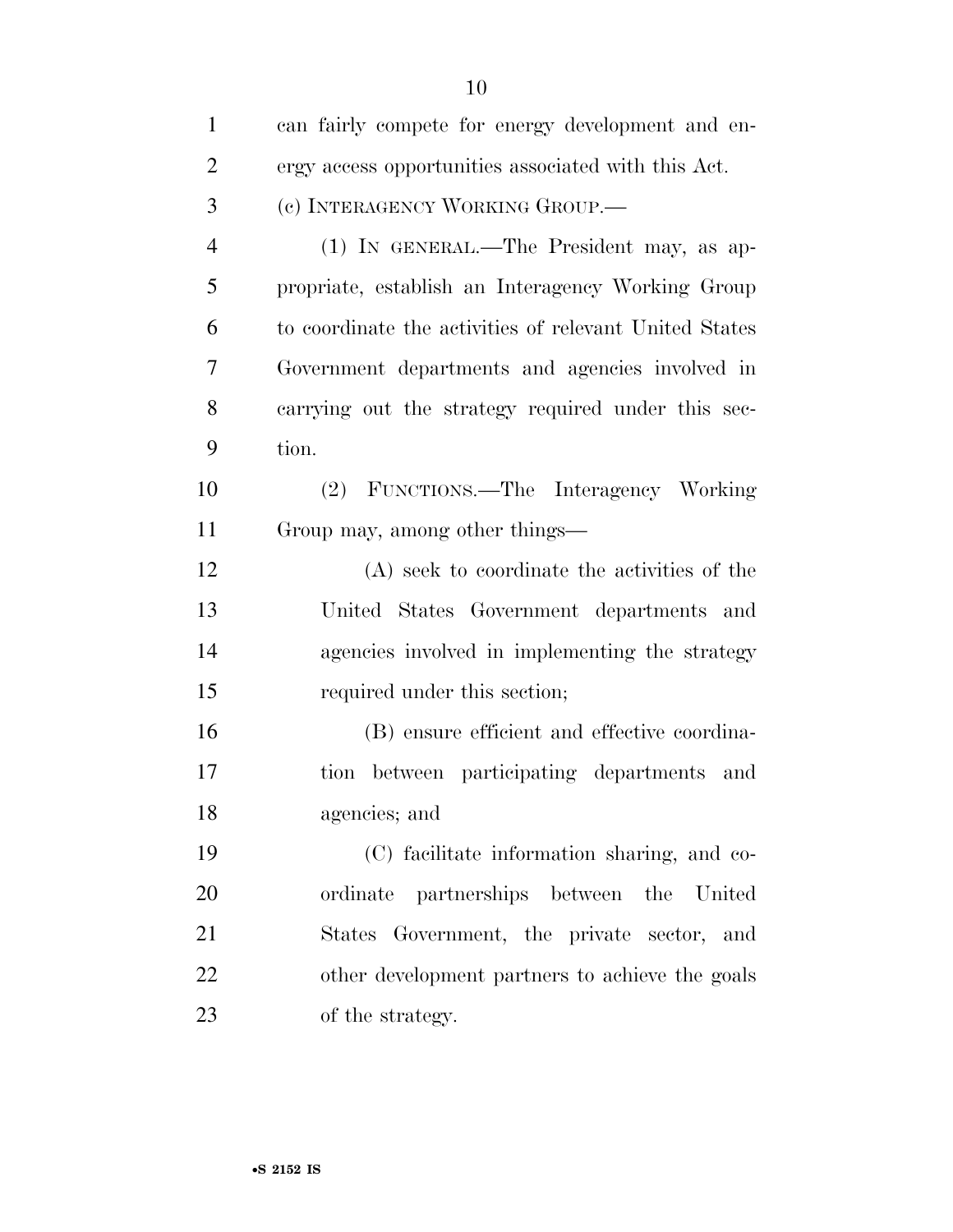## **SEC. 5. PRIORITIZATION OF EFFORTS AND ASSISTANCE FOR POWER PROJECTS IN SUB-SAHARAN AF-RICA BY KEY UNITED STATES INSTITUTIONS.**

 (a) IN GENERAL.—In pursuing the policy goals de- scribed in section 3, the Administrator of the United States Agency for International Development, the Director of the Trade and Development Agency, the Overseas Pri- vate Investment Corporation, and the Chief Executive Of- ficer and Board of Directors of the Millennium Challenge Corporation should, as appropriate, prioritize and expedite institutional efforts and assistance to facilitate the involve- ment of such institutions in power projects and markets, both on- and off-grid, in sub-Saharan Africa and partner with other investors and local institutions in sub-Saharan Africa, including private sector actors, to specifically in- crease access to reliable, affordable, and sustainable power in sub-Saharan Africa, including through—

- (1) maximizing the number of people with new access to power and power services;
- (2) improving and expanding the generation, transmission and distribution of power;
- (3) providing reliable power to people and busi-nesses in urban and rural communities;

 (4) addressing the energy needs of people living in areas where there is little or no access to a power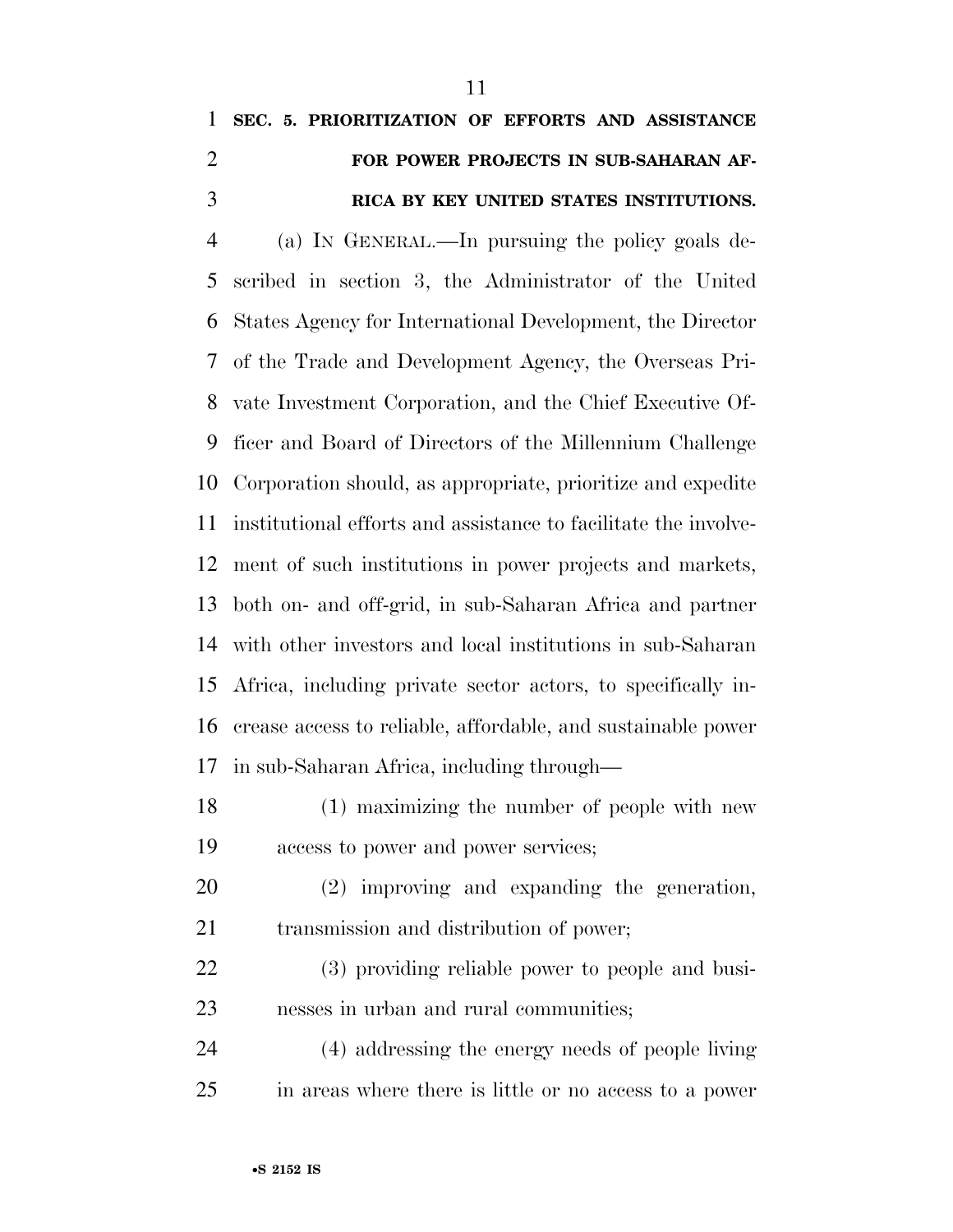| $\mathbf{1}$   | grid and developing plans to systematically increase        |
|----------------|-------------------------------------------------------------|
| $\overline{2}$ | coverage in rural areas;                                    |
| 3              | (5) reducing transmission and distribution                  |
| $\overline{4}$ | losses and improving end-use efficiency and demand-         |
| 5              | side management;                                            |
| 6              | reducing energy-related impediments to<br>(6)               |
| 7              | business productivity and investment; and                   |
| 8              | (7) building the capacity of countries in sub-Sa-           |
| 9              | haran Africa to monitor and appropriately and               |
| 10             | transparently regulate the power sector and encour-         |
| 11             | age private investment in power production and dis-         |
| 12             | tribution.                                                  |
| 13             | EFFECTIVENESS MEASUREMENT. In priori-<br>(b)                |
| 14             | tizing and expediting institutional efforts and assistance  |
| 15             | pursuant to this section, as appropriate, such institutions |
| 16             | shall use clear, accountable, and metric-based targets to   |
| 17             | measure the effectiveness of such guarantees and assist-    |
| 18             | ance in achieving the goals described in section 3.         |
| 19             | (c) RULE OF CONSTRUCTION.—Nothing in this sec-              |
| <b>20</b>      | tion may be construed to authorize modifying or limiting    |
| 21             | the portfolio of the institutions covered by subsection (a) |
|                |                                                             |
| 22             | in other developing regions.                                |
| 23             | SEC. 6. LEVERAGING INTERNATIONAL SUPPORT.                   |

the President should direct the United States representa-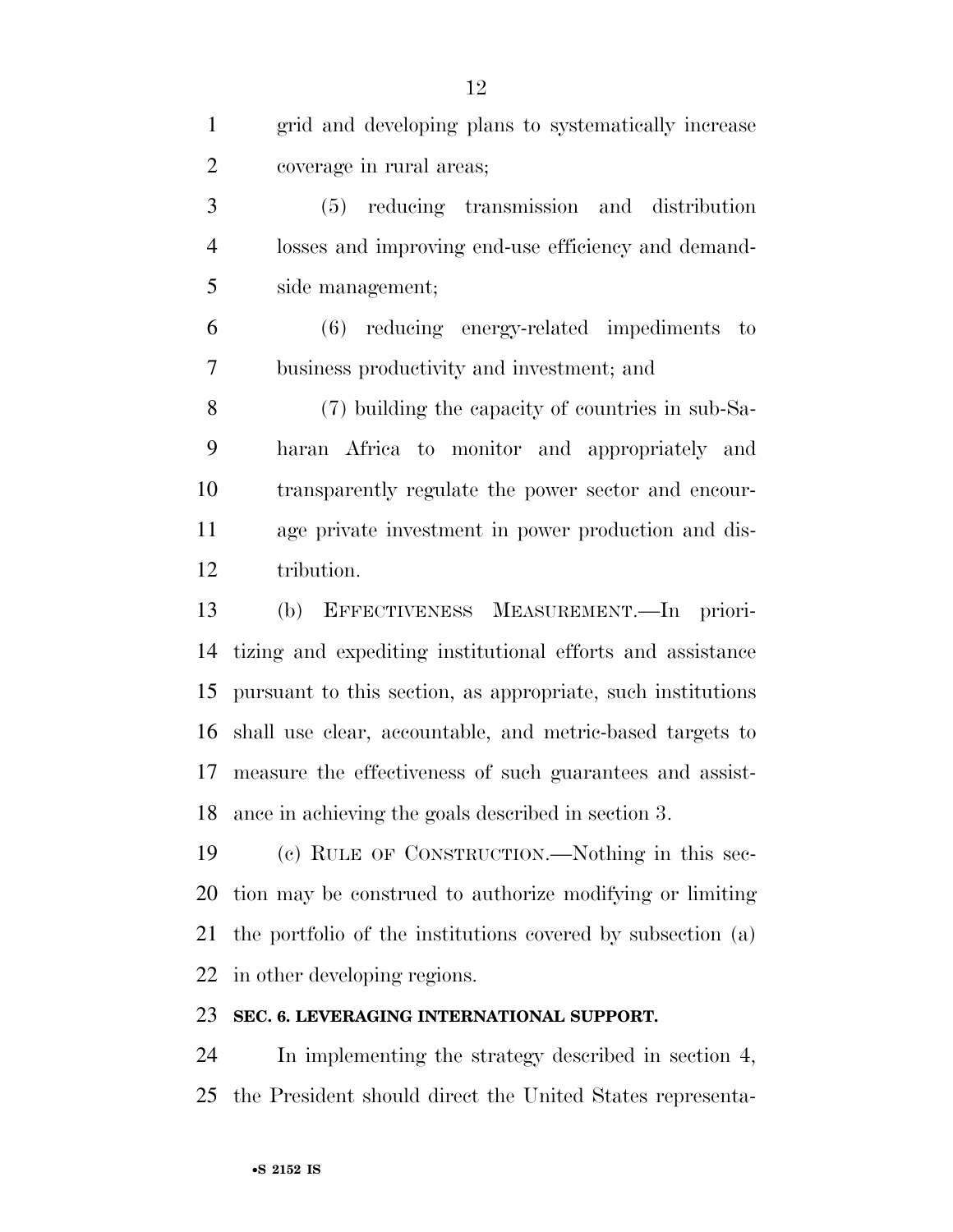tives to appropriate international bodies to use the influ- ence of the United States, consistent with the broad devel- opment goals of the United States, to advocate that each such body—

 (1) commit to significantly increase efforts to promote investment in well-designed power sector and electrification projects in sub-Saharan Africa that increase energy access, in partnership with the private sector and consistent with the host countries' absorptive capacity;

 (2) address energy needs of individuals and communities where access to an electricity grid is impractical or cost-prohibitive;

 (3) enhance coordination with the private sector in sub-Saharan Africa to increase access to elec-tricity;

 (4) provide technical assistance to the regu- latory authorities of sub-Saharan African govern- ments to remove unnecessary barriers to investment in otherwise commercially viable projects; and

 (5) utilize clear, accountable, and metric-based 22 targets to measure the effectiveness of such projects. **SEC. 7. PROGRESS REPORT.** 

 (a) IN GENERAL.—Not later than three years after the date of the enactment of this Act, the President shall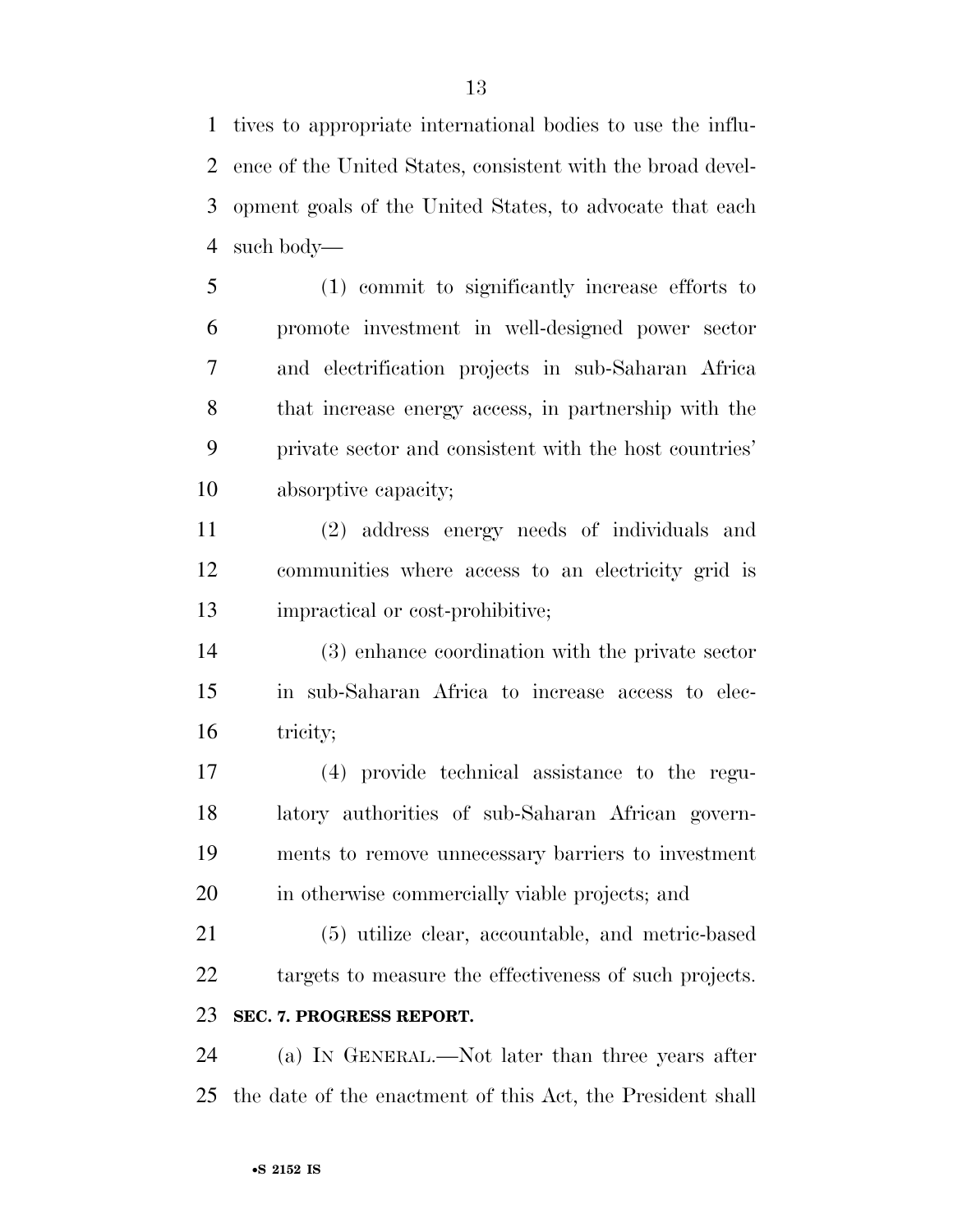transmit to the Committee on Foreign Affairs of the House of Representatives and the Committee on Foreign Relations of the Senate a report on progress made toward achieving the strategy described in section 4 that includes the following:

 (1) A report on United States programs sup- porting implementation of policy and legislative changes leading to increased power generation and access in sub-Saharan Africa, including a description of the number, type, and status of policy, regulatory, and legislative changes initiated or implemented as a result of programs funded or supported by the United States in countries in sub-Saharan Africa to support increased power generation and access after the date of the enactment of this Act.

 (2) A description of power projects receiving United States Government support and how such projects, including off-grid efforts, are intended to achieve the strategy described in section 4.

 (3) For each project described in paragraph (2) —

 (A) a description of how the project fits into, or encourages modifications of, the na-tional energy plan of the country in which the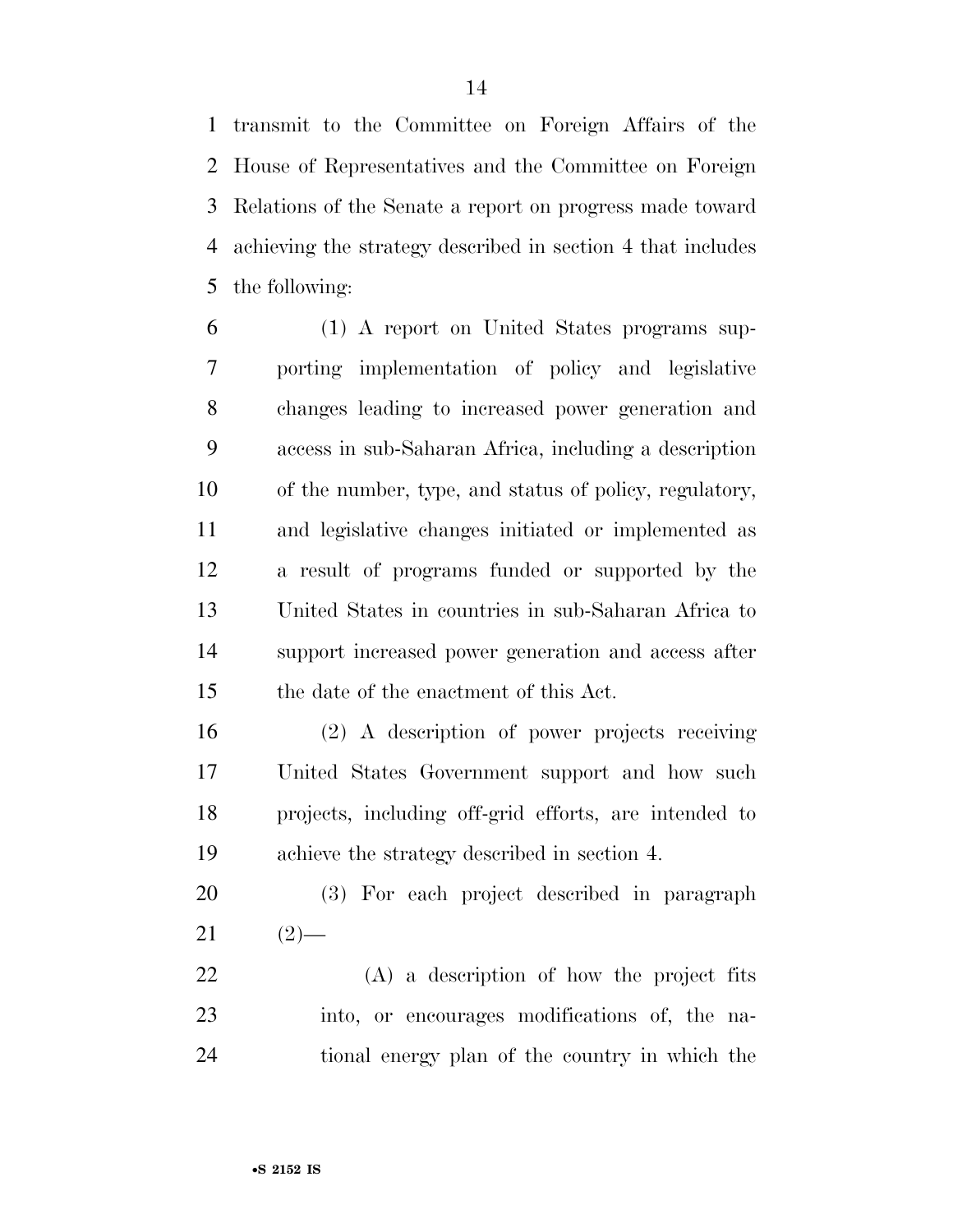| $\mathbf{1}$   | project will be carried out, including encour-    |
|----------------|---------------------------------------------------|
| $\overline{2}$ | aging regulatory reform in that county;           |
| 3              | (B) an estimate of the total cost of the          |
| $\overline{4}$ | project to the consumer, the country in which     |
| 5              | the project will be carried out, and other inves- |
| 6              | tors;                                             |
| $\tau$         | (C) the amount of financing provided or           |
| 8              | guaranteed by the United States Government        |
| 9              | for the project;                                  |
| 10             | (D) an estimate of United States Govern-          |
| 11             | ment resources for the project, itemized by       |
| 12             | funding source, including from the Overseas       |
| 13             | Private Investment Corporation, the United        |
| 14             | States Agency for International Development,      |
| 15             | the Department of the Treasury, and other ap-     |
| 16             | propriate United States Government depart-        |
| 17             | ments and agencies;                               |
| 18             | (E) an estimate of the number of individ-         |
| 19             | uals, communities, businesses, schools, and       |
| 20             | health facilities that have gained power connec-  |
| 21             | tions as a result of the project, with a descrip- |
| 22             | tion of how the reliability, affordability, and   |
| 23             | sustainability of power has been improved as of   |
| 24             | the date of the report;                           |